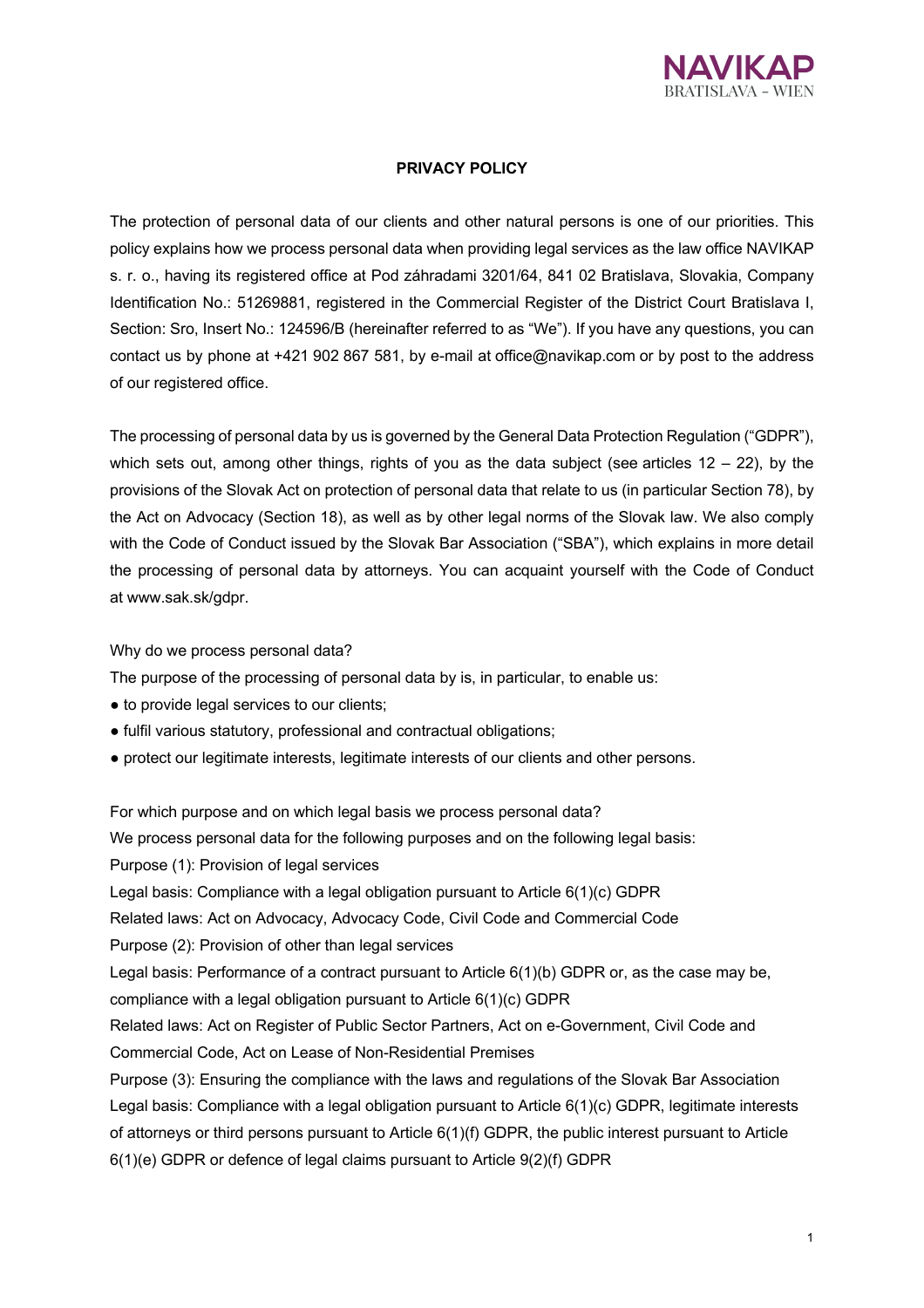

Related laws: Act on Advocacy, Advocacy Code, Act on Protection against Legalization of Proceeds from Crime, Act on Whistleblowing, GDPR Purpose (4): Purposes related to the protection of legitimate interests Legal basis: Legitimate interests of attorneys or third parties pursuant to Article 6(1)(f) GDPR Related laws: GDRP, Civil Code and Commercial Code, Criminal Procedural Code, Criminal Code, Code on Adversarial Procedure, Code on Non-Adversarial Procedure, Administrative Judicial Code, Code on Administrative Procedure, Act on Offenses Purpose (5): Marketing purposes Legal basis: Consent of the data subject pursuant to 6(1)(a) GDPR or legitimate interests of attorneys or third persons pursuant to Article 6(1)(f) GDPR Related laws: Act on Advocacy, Act on Electronic Communication, Act on Advertising, Act on Protection of Consumers, Civil Code Purpose (6): Statistic purposes, Archiving purposes in the public interest and purposes of historical and scientific research Legal basis: Article 89 GDPR Related laws: Act on Archives Purpose (7): Accounting and tax purposes Legal basis: Compliance with a legal obligation pursuant to Article 6(1)(c) GDPR Related laws: Special laws in the field of accounting and administration of taxes

# Who are the recipients of your personal data?

We make personal data of our clients and other natural persons available only to the necessary extent and always while imposing upon a recipient of the data the confidentiality obligation, for example to our employees, persons authorized by us to carry out individual acts of legal services, to substitute attorneys or cooperating attorneys, to our accountants, to the Slovak Bar Association (for example in the case of disciplinary proceedings) or to providers of software equipment or support for our office including employees of these persons.

Even though, due to the respect to the confidentiality obligation, we are obliged to provide your personal data to the public authorities (who are not regarded as recipients pursuant to Article 4(9) GDPR) only to a limited extent, we are obliged to thwart the commission of a crime and also to notify certain information in the field of prevention of money laundering and financing of terrorism).

# For how long do we store your personal data?

We store your personal data only for a period during which it is necessary for purposes for which personal data are processed. When storing the personal data, we comply with recommended periods for which the personal data are to be stored pursuant to the resolution of the presidency of the Slovak Bar Association No. 29/11/2011:

• the attorney shall store the book of incoming mail and the book of outgoing mail for a period of ten years from the day of receipt or dispatch in the book of the last registered consignment;

• the attorney shall archive the inventory list during ten years from its compilation;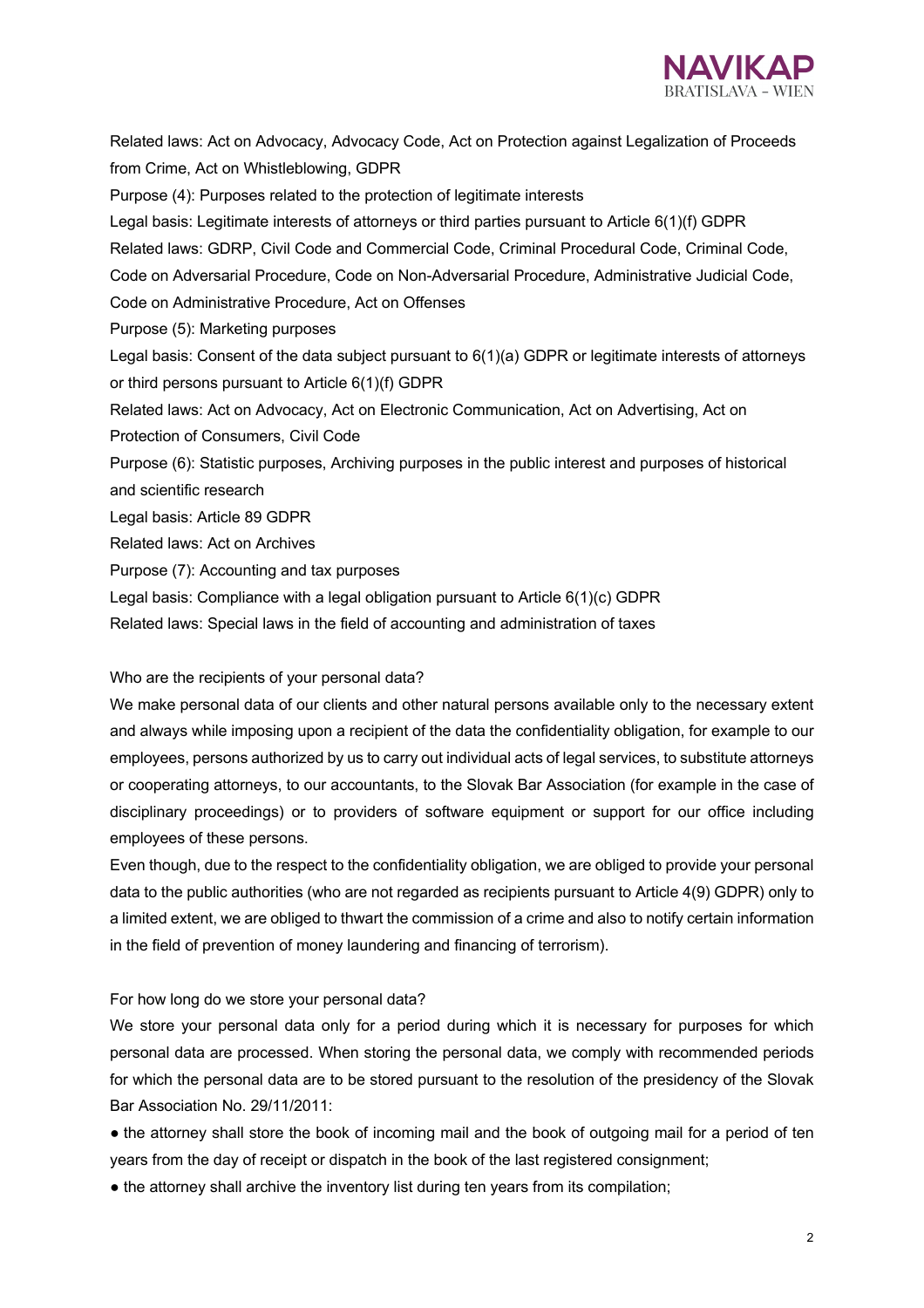

● if the attorney maintains a list of clients' names and a protocol of the client's file electronically, at the end of a calendar year he or she shall make its printed form for the calendar year and store it in the office for an indefinite period;

• the shredding period for a client's file is ten years and shall start running from a day on which all conditions for saving the file in the archive have been fulfilled.

The attorneys are subject to professional rules imposing upon them obligations pursuant to the Act on Advocacy, pursuant to which there are certain circumstances that prolong the relevant periods for storing of personal data or, as the case may be, prevent us from shredding some documents for understandable reasons, for example:

● it is not possible to shred a client's file that contains original of documents that the client submitted to the attorney;

• it is not possible to shred protocols of clients' files and a list of clients' names;

● it is not possible to shred a client's file or its part which the attorney is obliged to submit to a state archive;

• it is not possible to shred a client's file in the case of a pending proceeding before a court, public authority, law enforcement authority or the Slovak Bar Association that relates to the substance of the client's file or the subject of which is an act or failure to act by the attorney when providing legal aid in the matter at issue to the client.

### How do we collect your personal data?

If you are our client, in most cases we collect your personal data directly from you. In such a case the provision of your personal data is voluntary. Depending on an individual case, failure by a client to provide personal data may have impact on our ability to provide quality legal advice or, in exceptional cases, also on our obligation to refuse to provide legal advice. Moreover, we may collect personal data of our clients from publicly available sources, from public authorities or from other persons.

If you are not our client, we mostly collect your personal data from our clients or other public or legal sources, for example on the basis of requests addressed to public authorities, extracts from public registers, by obtaining evidence for the benefit of our client etc. In such a case we may collect your personal data without informing you and also against your will on the basis of our statutory right and obligation to carry out our profession in line with the Act on Advocacy.

### Which rights do you have as the data subject?

If we process your personal data based on your consent with the processing of personal data, you have a *right to withdraw consent* anytime.

Irrespective of the above, you have a *right to object to processing* of personal data anytime on the basis of a legitimate or public interest as well as for the purpose of direct marketing including profiling.

As a client you have a *right to request access to your personal data* as well as *to have it rectified*. If we process personal data when providing legal services, you as a client or as another natural person (for example a counterparty) do not have a right to object to such processing pursuant to Article 22 GDPR. If the personal data concerns a client (regardless of whether the client is a legal entity or a natural